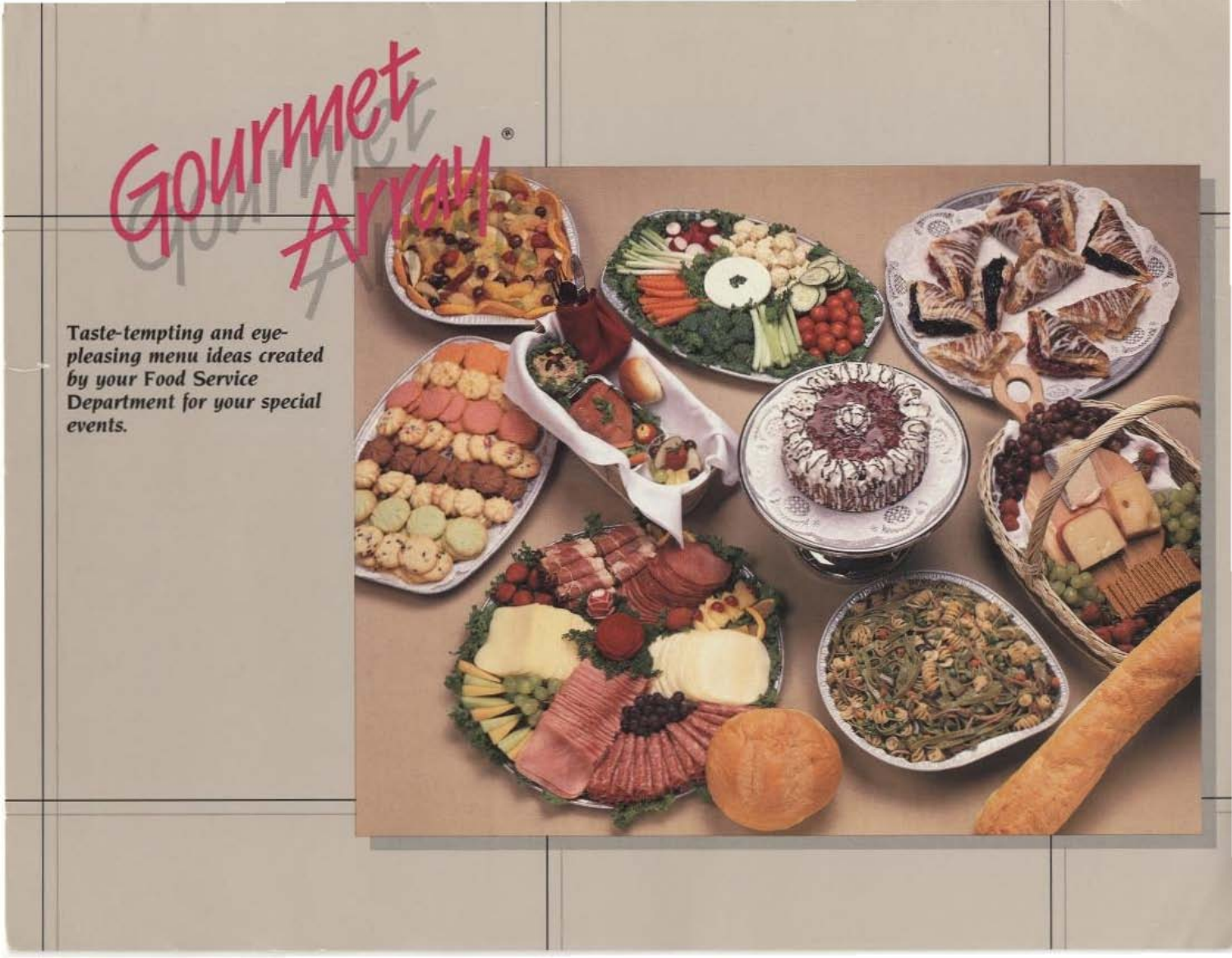Choose any one-or all four-as the delicious focal point of your special event. Home baked breads and rolls are available to complement your party tray. Meats and cheeses are attractively arranaed on disposable platters complete with covers.

1. Bellisima Italiano. Meats and cheeses with an Italian flair including imported ham, Genoa salami, hot cappicola and prosciutto. mozzarella and provolone cheese.

2. World Class. Western top round of beef. Polish ham, Irish corned beef, Genoa salami, Monterey Jack and Swiss cheese make this an international favorite.

3. Prime Time. Top of the line, nothing but the best on this party tray: fresh lean roast beef, moist turkey breast, baked smoked ham. Meunster and white American cheeses garnished with fresh cut vegetables.

4. The Best of Hams and Cheeses. The ever popular all-American ham and cheese sandwich, just the way you like it. Here's a platter with many possibilities: baked smoked ham, pepper ham, boiled ham, Swiss cheese, white American cheese, and provolone cheese.



 $\overline{\mathbf{3}}$ 



Show your good taste with a basket resplendent with all manner of tasty treats. Choose a simple picnic basket of traditional fare or let us create a connoisseur's dream complete with everything from the mini platters of gourmet meats and cheeses to fanciful picnic sandwiches accompanied by salad, fruits and desserts. Pictured here are just a few ideas. Your desires, our

imagination, and market availability are the only limitations on these delightfully attractive presentations.

- 1. Picnic Basket for Two or Three.
- 2. Festive Beverage Basket.
- 3. Fruit and Cheese Board en Basket.
- 4. Traditional Fruit Basket.
- 5. Picnic Basket for One.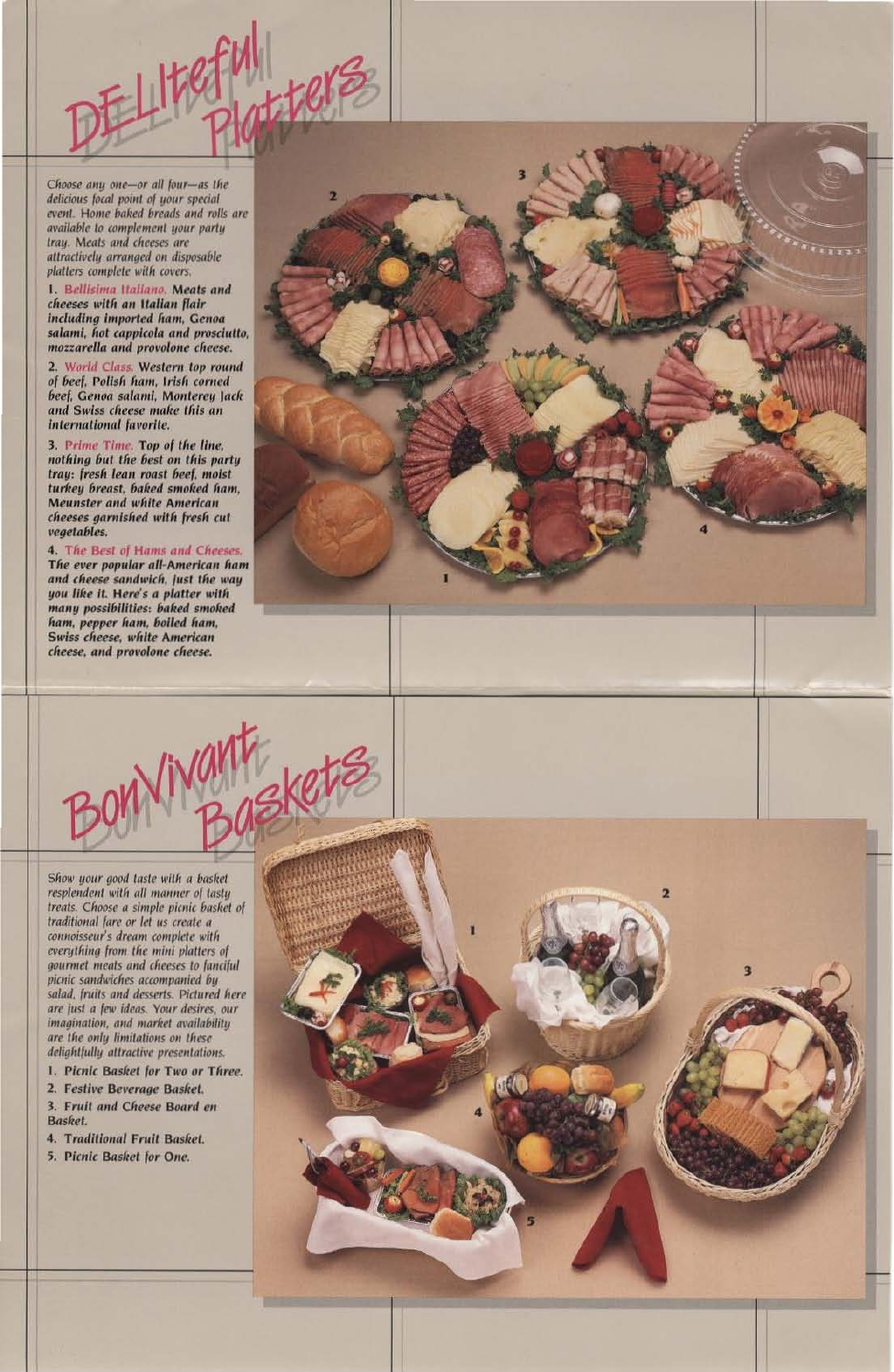

Salads make the meal. Round out your menu with several of these tasty ideas.

1. Fruit Salad. A medley of fresh fruits in season makes a refreshing salad that can double as a colorful appetizer or a healthful dessert.

2. Deluxe Relish Tray. The perfect accompaniment for any meat tray.

3. Creamy Coleslaw. A cool and refreshing treat.

4. Pasta Twist Salad. A colorful array of egg and spinach noodles blended with ripe olives, peas, carrots and green pepper.

5. Vegetable Tray. A colorful platter of fresh munchables includes our own ranch style dip.

6. Potato Salad. This favorite American classic is our own recipe.

7. Tuna Rice Salad Nicolse. This hearty blend of tuna, rice, anchovies, olives, cucumbers, green peppers and celery is almost a meal in itself.



Here's just a sampling of how you can enjoy your "just desserts" served on their own attractive disposable trays.

1. Brownles. Sinfully rich chocolate and nuts.

2. Fruit Turnovers. Light puff pastry stuffed with favorite fruit fillings.

3. Layer Cake. Freshly baked and just what you ordered.



4. Cookies. Choose from butter cookies, chocolate chip, specialty cookies and more.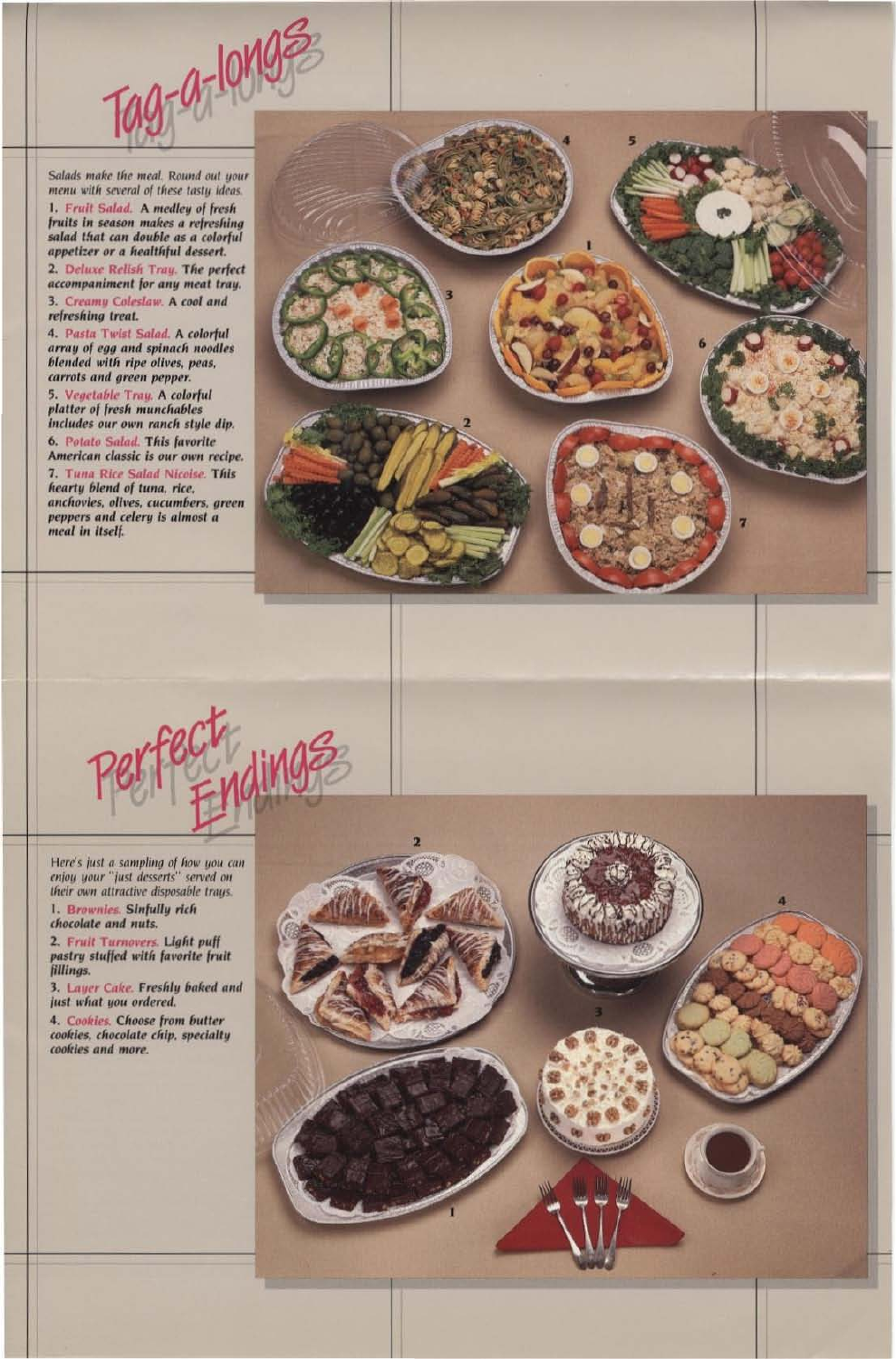Show your good taste with a basket resplendent with all manner of tasty treats. Choose a simple picnic basket of traditional fare or let us create a connoisseur's dream complete with everything from the mini platters of gourmet meats and cheeses to fanciful picnic sandwiches accompanied by salad, fruits and desserts. Pictured here are just a few ideas. Your desires, our imagination, and market availability are the only limitations on these delightfully attractive presentations.

I. Picnic Basket for Two or Three.

2. Festive Beverage Basket.

3. Fruit and Cheese Board en **Basket** 

4. Traditional Fruit Basket.

5. Picnic Basket for One.

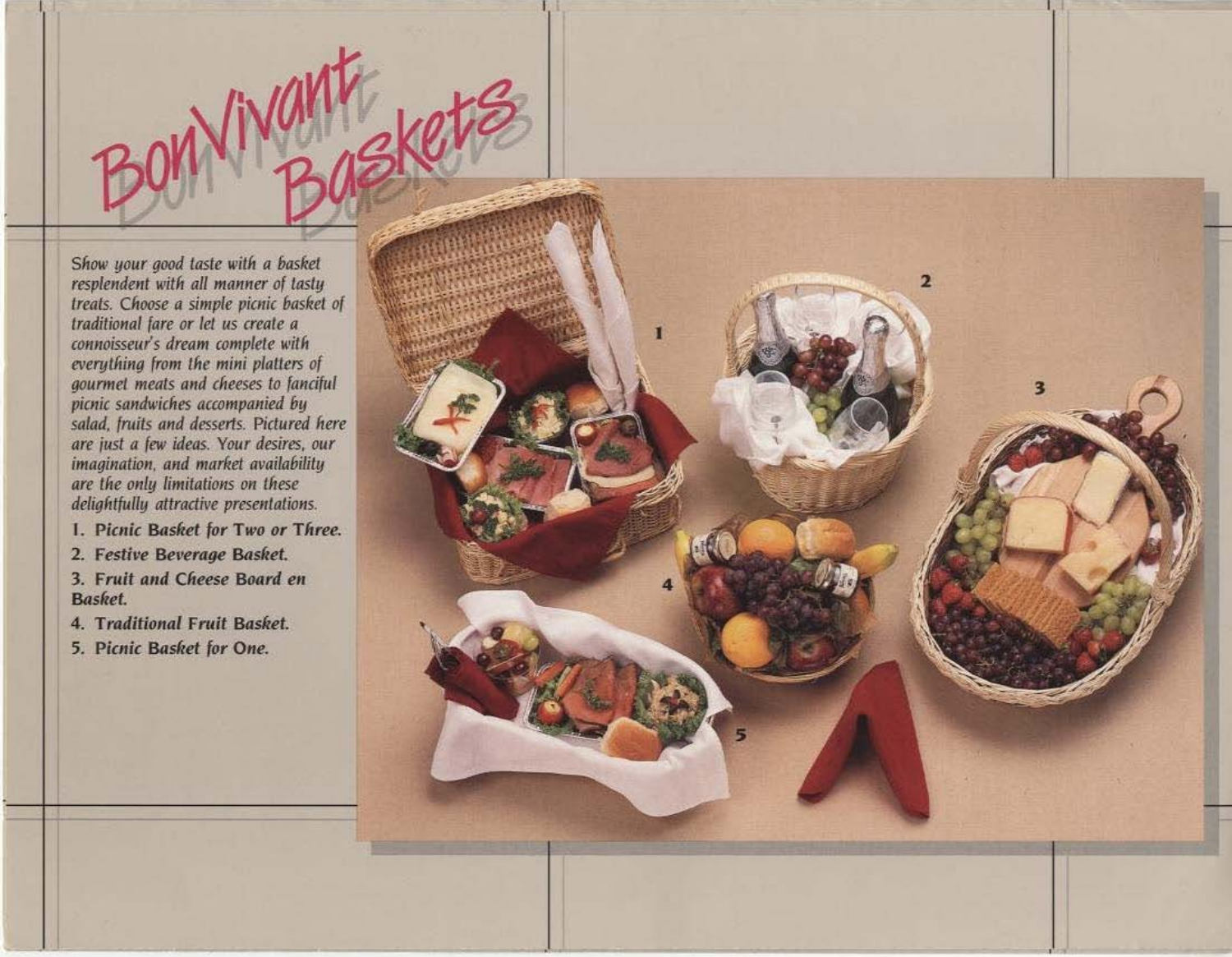GOUTMET<br>GOUTMET

#### **DELIteful Platters**

to accommodate 25 people

| 1. Bellisima Italiano \$ 38.75       |       |
|--------------------------------------|-------|
|                                      | 40.25 |
| 3. Prime Time  \$ 41.25              |       |
| 4. Best of Hams and Cheeses \$ 33.75 |       |
| Assorted Breads and Rolls  \$        | 9.00  |

### Tag-a-longs

to accommodate 25 people

|  | 15.75 |
|--|-------|
|  |       |
|  | 18,25 |
|  | 16.50 |
|  | 23,00 |

Dining Service: Lehigh University

Phone: 758-4166

Prices Effective: May 1, 1987 until further notice

## **Perfect Endings**

| <b>Bon Vivant Baskets</b> |                                      | w/basket |       | credit for<br>returning basket |                  |
|---------------------------|--------------------------------------|----------|-------|--------------------------------|------------------|
|                           | 1. Picnic (2 or 3 people)  \$ Custom |          |       |                                | <b>S</b> Pricing |
|                           | 2. Beverage  \$ 20.75                |          |       |                                | 2.95             |
|                           | 3. Fruit and Cheese \$               |          | 27.50 |                                | 8.50             |
|                           |                                      |          | 11.50 |                                | .99              |
|                           | 5. Picnic (I person)  S Custom       |          |       |                                | s Pricing        |

#### **Necessities and Niceties**

| 1. Disposable plates, flatware, napkins  | 3.60 |  |
|------------------------------------------|------|--|
| 2. Disposable serving utensils (each) S_ | 1.00 |  |